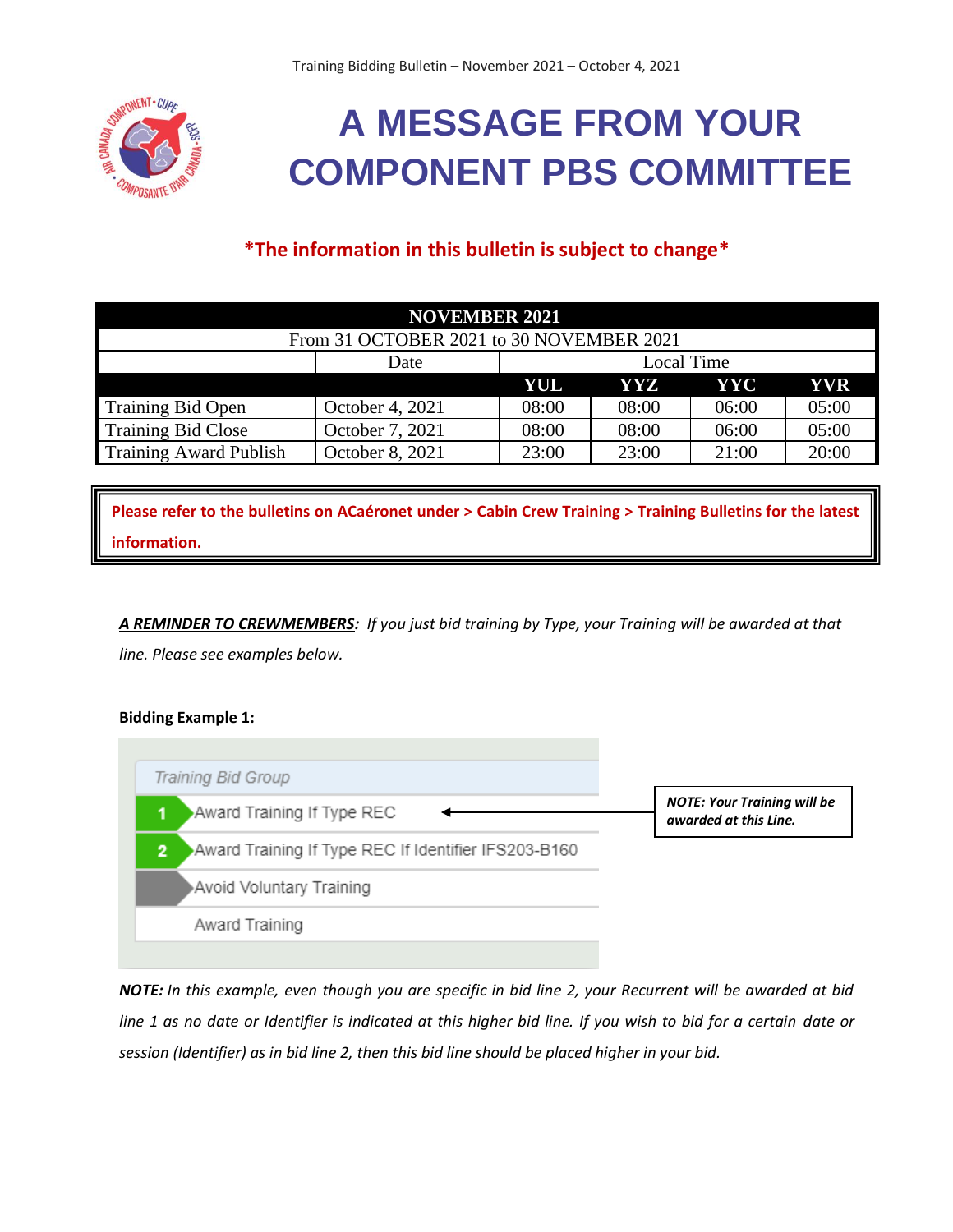#### **Bidding Example 2:** This crewmember bids using specific Identifier(s)



*NOTE: In this example, since you were specific with your requests (1: IFS203-B160, 2: IFS203-B161) this is the order that your Recurrent would be awarded. In this example, if neither is available, PBS would award Recurrent on any date. It is therefore recommended to bid multiple bid lines.*

#### **Bidding Example 3:** This crewmember bids using a specific date(s)



*NOTE: In this example, since you were specific with your requests (1: Pattern Start March 10, 2: March 22) this is the order that your Recurrent would be awarded. In this example, if neither is available, PBS would award Recurrent on any date. It is therefore recommended to bid multiple bid lines.*